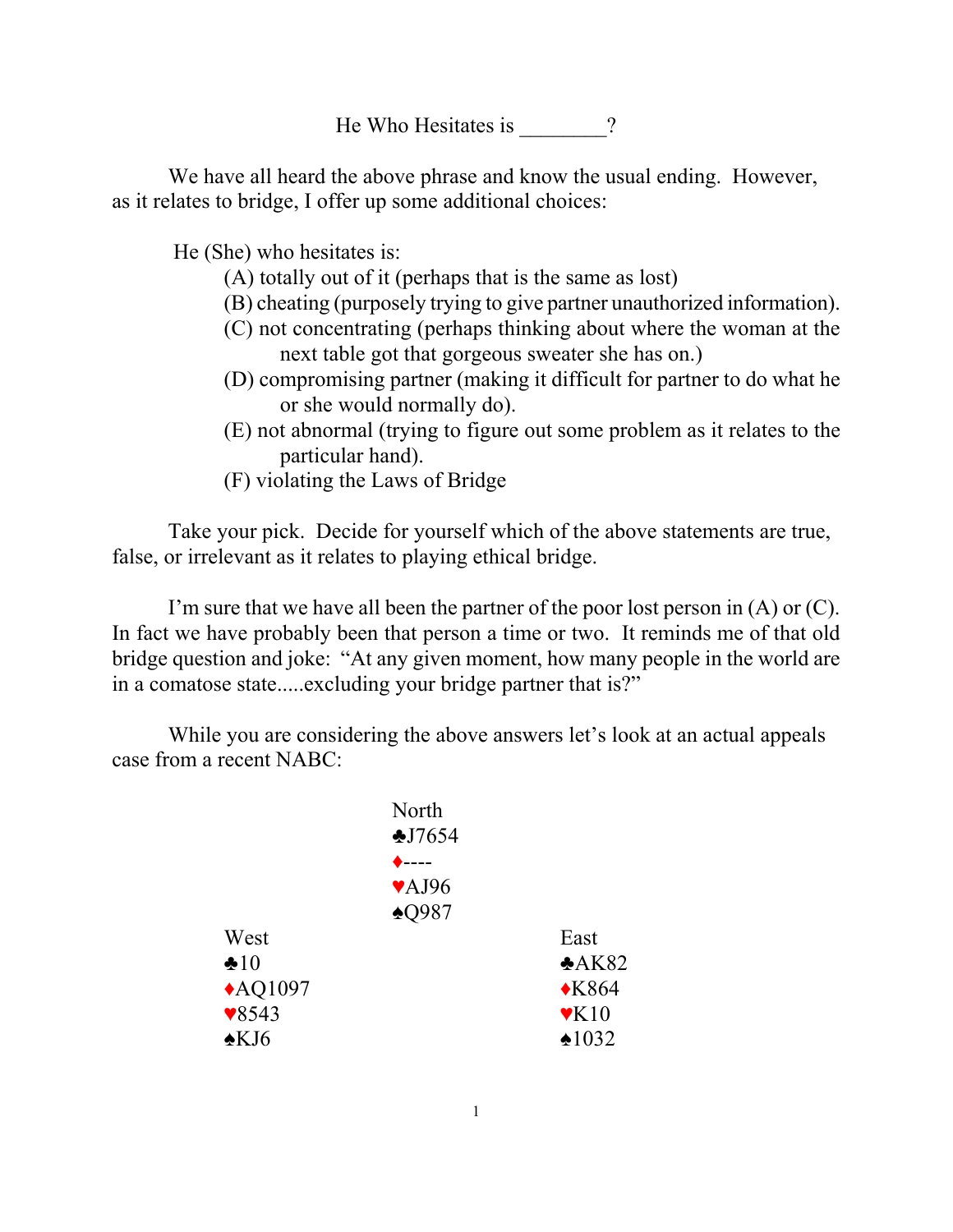|              |                                       |                            | South<br>$\triangle$ Q93<br>$\triangle$ J532 |              |       |  |
|--------------|---------------------------------------|----------------------------|----------------------------------------------|--------------|-------|--|
|              | $\sqrt{Q}$ 72<br>$*A54$               |                            |                                              |              |       |  |
| The bidding: |                                       | West                       | North<br>INT(1)                              | East<br>Pass | South |  |
|              |                                       | $2\bullet(2)$ Pass         | $2\bullet$                                   | Pass         |       |  |
|              |                                       |                            | Pass(3) $2\bullet$ 3                         | Pass         |       |  |
|              | $4\blacktriangledown$                 | Pass                       | Pass                                         | Pass         |       |  |
|              | $(1)$ 12-14<br>(2) Transfer to hearts |                            |                                              |              |       |  |
|              |                                       | (3) Longggg break in tempo |                                              |              |       |  |

Results:  $4\mathbf{v}$  made 4 for  $+620$  E/W. There was an agreed break in tempo at West's second opportunity to bid. The Director was called and after hearing the facts rolled the contract back to  $3\mathbf{v}$ 's disallowing East's  $3\mathbf{v}$  call but guessing that West would balance back in with  $3\vee$ . Thus the Director's adjusted score was +170 for E/W.

The East/West pair appealed this result on the grounds that East was applying the Law of Total Tricks (hmmmmm, that rationale once again!!). The appeals committee upheld the Director's ruling and had various and mostly unkind things to say about East's action. Most agreed that the hesitation by West made East's bid far less risky, and that without intending to, West had conveyed the information to East that he/she had some values but nothing to bid.

 In fact, this exact situation gives rise to the vast majority of hesitation problems. A player (in this case West) has some potential extra values, and no convenient method to describe them.

Now having been in West's position many times, I know that I must bend over backwards to ignore my partner's hesitation. But is it always possible? I suggest that it is not. Sometimes you may not be consciously aware of the fact that partner bid or passed out of tempo. However if you are, you are now faced with the dilemma of trying to ignore it and do as you would have done without the hesitation, or noticing it and acting upon it. This is really the root of the hesitation problem.